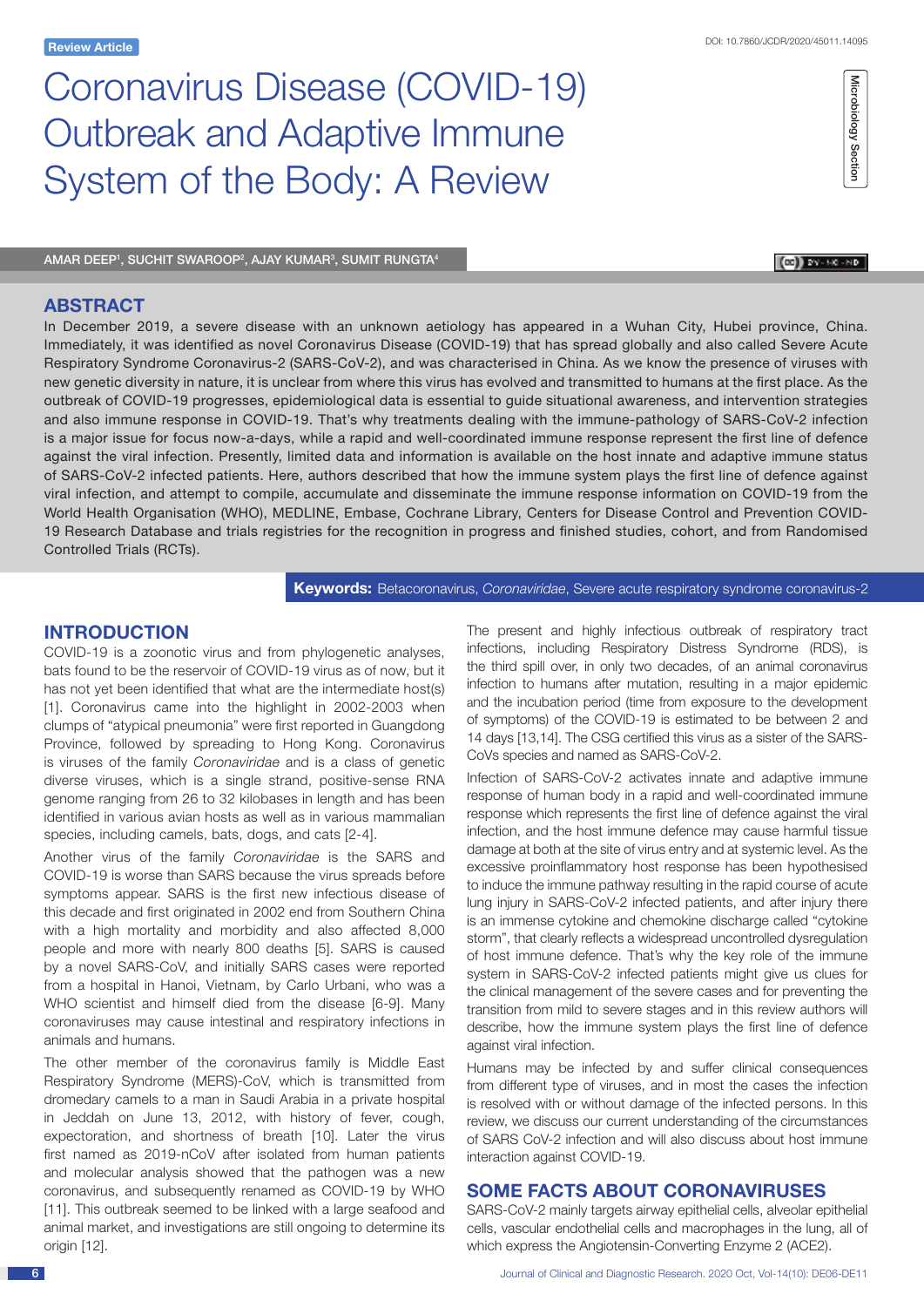#### **What We Know and What We Don't**

According to Marion Koopmans Erasmus MC, the article published in cell press Leading Edge Voices, this outbreak is speedily becoming the first true pandemic challenge that fits the disease X category whether it will be checked or not and it is recorded to the WHO's priority list of diseases for which we need to be prepared. Its origin, the diseases associated with infection, and the ability to spread are clear on the basis of its initial resemblances with the SARS outbreak. The efforts that are needed to contain the epidemic are scaring because the global air travel has increased more than 10 fold since 2003. But unluckily, as in the past outbreaks, fundamental knowledge gaps and medical measures need to be assessed on the fly, and scientists and public health experts people alike are wasting valuable time in lettering grant applications to do what we know wants to be done but which is not an element of a regular venture in science and (global) public health awareness [15].

#### **Genomic Organisation of SARS CoV-2 [7]**

Alignment of COVID-19 genome sequencing including other available genomes of Betacoronavirus showed closest relationship with the bat SARS-like coronavirus (strain Bat Cov RaTG13) with 96% identity [1]. Phylogenetic analysis of 2019-nCoV and its closely associated mentioned genomes revealed that the five subgenera formed five well supported branches given in [Table/Fig-1]. The Sarbecovirus could be classified into three well supported clades (biological group). *Clade 1* [two SARS-CoV-related strains from Rhinolophus sp. from Bulgaria (accession number GU190215) and Kenya (KY352407)]; *Clade 2* [10 2019-nCoV from Wuhan and the two bat-derived SARS-like strains from Zhoushan in eastern China (bat-SL-CoVZC45 andbat-SL-CoVZXC21)]; and *Clade 3* [SARS-CoV strains from humans and many genetically similar SARS-like coronaviruses from bats collected from southwestern China] [16]. The 5'UTR and 3'UTR are involved in inter and intramolecular interactions and are functionally important for RNA-RNA interactions and for binding of viral and the cellular proteins. At 5' end, 1ab is the first ORF of the whole genome length encoding non-structural proteins with size of 29844 bp (7096aa) in COVID-19. SARS-CoV-2 (COVID-19) binds to ACE2 (the angiotensinconverting enzyme 2) by its Spike and allows COVID-19 to enter and infect cells [Table/Fig-2].

#### **Clinical Characteristics of COVID-19**

Following are the main symptoms found in COVID-19 patients and it was based on the published literature [17-21].

- 80% of infections are mild i.e., with flu-like symptoms and can recover at home.
- 14% cases are severe, can develop into pneumonia and shortness of breath.
- 4.7% cases as critical and can include: respiratory failure, septic shock, and multi-organ failure require hospital treatment.
- Near about 2% of reported cases, the virus is fatal.
- Risk of death increases with age or with associated comorbidities such as kidney disease, hypertension, diabetics.
- Relatively few cases are seen among children.

Death rate is different and according to age, is given below in the [Table/Fig-3]. Difference between different type of flu and its symptoms is shown in [Table/Fig-4].

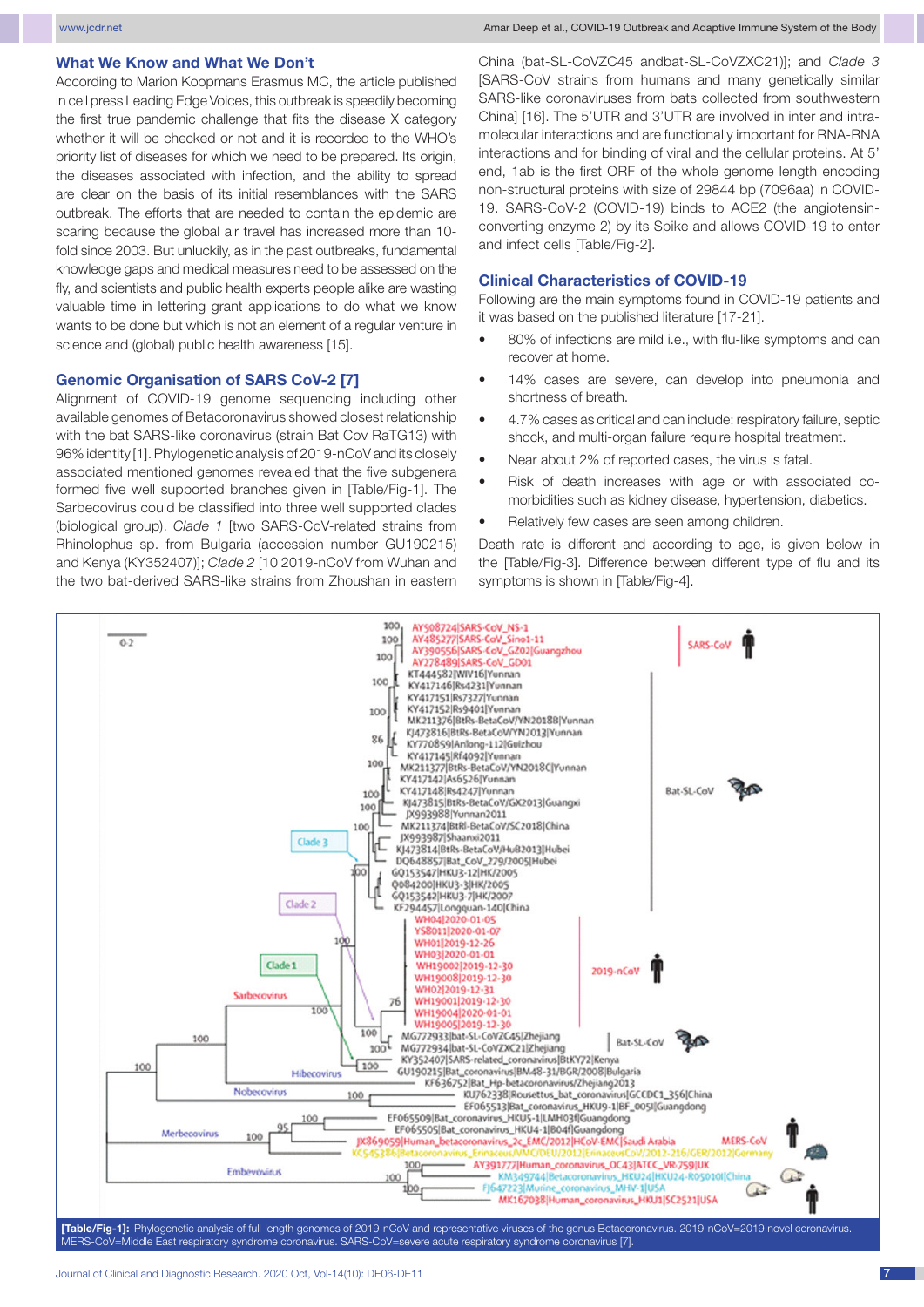

**[Table/Fig-2]:** Coding regions of 2019-nCoV only open reading frames of more han 100 nucleotides are shown. 2019-nCoV=2019 novel coronavirus.

| Age (years)  | Death rate |
|--------------|------------|
| $0 - 19$     | 0.02%      |
| 20 to 29     | 0.09%      |
| 30 to 39     | 0.18%      |
| 40 to 49     | 0.40%      |
| 50 to 59     | 1.3%       |
| 60 to 69     | 4.6%       |
| 70 to 79     | 9.8%       |
| 80 and above | 18%        |

**[Table/Fig-3]:** Death rate among patients.

Note: a) 3.4% is the overall mortality rate estimate by the WHO as of March 3, 2020. b) 15% is the death rate among hospitalised patients Hospital Fatality Rate (HFR) [14,19].

| Type fo flu                                                  | <b>Symptoms</b>                                                                  |  |
|--------------------------------------------------------------|----------------------------------------------------------------------------------|--|
| Air Pollution                                                | Dry cough + Sneeze                                                               |  |
| Common Cold                                                  | Cough + Mucus + Sneeze + Runny nose                                              |  |
| Flu                                                          | Cough + Mucus + Sneeze + Runny nose + Body ache +<br>Weakness + Light fever      |  |
| Coronavirus                                                  | Dry cough + Sneeze + Body pain + Weakness + High fever +<br>Difficulty breathing |  |
| <b>Table/Fig-41:</b> Different type of flu and its symptoms. |                                                                                  |  |

## **Clinical Management of Covid-19**

COVID-19 has asymptomatic, mild and severe infection, in which asymptomatic and mild infection may resolve without medical care and patients will be able to manage their illness at home being quarantined, but may progress to pneumonia and respiratory failure which require hospitalisation. Some patients of COVID-19 presented with severe disease requiring hospitalisation and required supportive management of the most common complications such as pneumonia, hypoxemic respiratory failure, sepsis, cardiomyopathy and arrhythmia, and complications from sustained hospitalisation, including secondary bacterial infections, gastrointestinal bleeding, and others critical illness [13,22-25]. Clinical management is totally dependent upon the symptoms of the infected person. Older men and men with co-morbidities such as hypertension, kidney disease, lung disease and diabetes are at high risk for severe disease, should be monitored closely given the possible risk of progression to severe illness in the second week after symptom onset [14,19,26,27]. For respiratory care, there is standard therapy, which is being used cautiously in COVID-19, and these include the use of high-flow nasal oxygen, non-invasive positive-pressure ventilation, nebulised medications, airway clearance therapies, all with the aim of minimising the risk of aerosolisation of the virus and airborne spread. Some drugs and vaccines are under trial, but till date no antiviral treatment for coronavirus infection has been proven to be effective and will discuss it detailed in next part of the review.

#### **Prevention of COVID-19 Transmission**

The prevention of this disease is important for the control and break down of the transmission of virus by manage and control those who are infected and still effecting. For this, preventive measures like wearing masks, avoid people gathering, and hand hygiene are also very important to break the chain of transmission [26]. In a large population country like India, there is much chance of cross-infection because one family may have several members. For confirmed cases, the hospital should have a good quarantine and isolation place to avoid cross-infection and break down the transmission. In addition, doctors should pay more attention for finding severe cases early in order to diagnose and treat critical cases and care to reduce the risk of mortality [26].

#### **Body's Immune System**

The body's first line of defence is the innate immune system that initiates right after an infection, and the infection may be virus, bacteria or any other antigens, and that innate immune system kills the virus and any cells damaged by it. The body's second line of defence is the adaptive immune system, kicks in days later if any virus remains, employing what it has learned about the virus to mobilise a form of special forces such as T-cells and B-cells. B cells secrete antibodies that are proteins called immunoglobulins and they circulates in the bloodstream and permeate the other body fluids. Antibody bind specifically to the invading virus that stimulated their production. Antibody binding mark and targets invading pathogens for death by making it easier for phagocytic cells of the innate immune system to ingest them [7].

#### **Immune Response to SARS-CoV-2**

Immune system T-cells are called as immune warriors, but the role of T-cells in fighting against SARS-CoV-2, remains unclear. Against previous and new infection Naïve T-cells are useful as they release cytokines, whereas memory T-cells mediate antigen specific immune response. In a retrospective study done on 452 patients with COVID-19, by Qin C et al., the patients with severe COVID-19 exhibited a significantly lower number of both helper T-cells and suppressor T-cells [28], particularly among the helper T-cells, and a decrease in the regulatory T-cells, with a more marked reduction depending on the severity of the cases, and also decrease in the memory T-cells was noted, whereas the percentage of the naïve T-cells was found increased [29].

Several studies have found the relevant changes in innate and adaptive immune system in COVID-19 patients, especially in the lymphocytopenia and a modulation in total neutrophils are the common authentications and appear to be the direct correlation with severity of disease and death [30,31]. In case of severe COVID-19, the number of circulating CD4+ cells, CD8+ cells, B-cells and Natural Killers (NK) cells and eosinophils (monocytes and basophils) are decreases [31] and significantly increased serum levels of proinflammatory cytokines (e.g., Interleukin (IL)-6, IL-1β, IL-2, IL-8, IL-17, Granulocyte Colony-Stimulating Factor (G-CSF), Granulocyte Macrophage Colony Stimulating Factor (GM-CSF), 10 kD Interferon Gamma-Induced Protein (IP-10), Monocyte Chemoattractant Protein-1 (MCP-1), CCL3 (Macrophage inflammatory protein 1- $\alpha$  (MIP 1- $\alpha$ ) also known as CCL3), and Tumour Necrosis Factor (TNF) has been reported [8,28,32]. But no direct evidence for pro-inflammatory cytokines and chemokines involvement in the lung pathology in COVID-19 infected patient has been reported.

Interferons (IFN) are made up of proteins and release by the cells in response to the virus infection, and interferons are categorised into 3 categories: named as type I, type II, and type III. Insufficient and Incompatible activation of IFN signalling may be the reason of severe cases of COVID-19. Too less IFN at the starting and too much later during infection could also contribute to severe or even lethal cases. Specific subtypes of IFN such as IFN-α, IFN-β, IFN-γ used to treat chronic viral infections, such as viral hepatitis, autoimmune diseases such as multiple sclerosis, to treat a bone disorder and an immune deficiency syndrome. IFNs has lots of clinical applications in the treatment of viral diseases and IFN-α can be effective against SARS CoV-2. Mild symptoms (like colds) by any virus stimulate a strong IFN response and that's why the patient can get recovered from virus after near about one week without any treatment.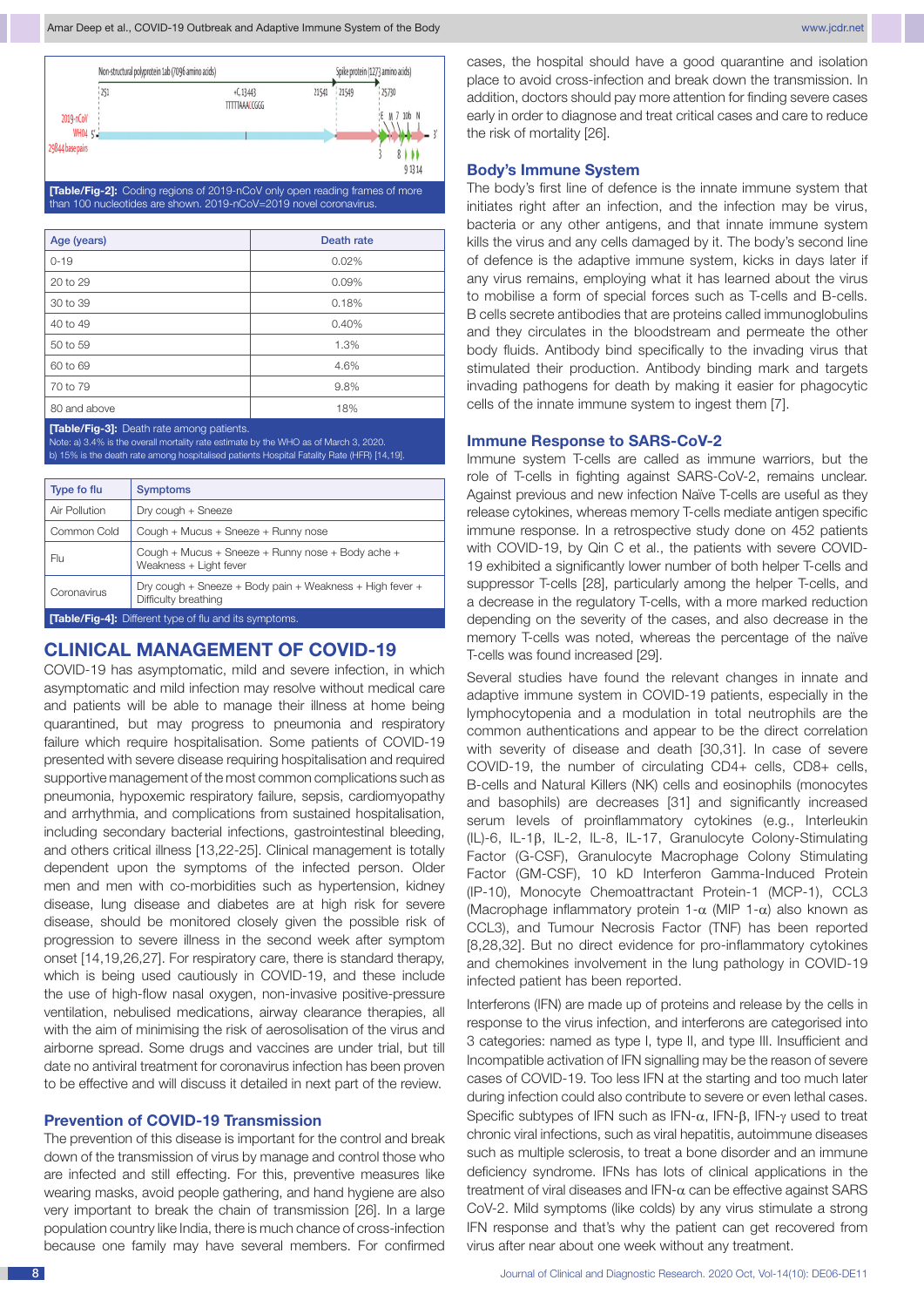#### **Body's Innate and Adaptive Immunity against SARS-CoV-2**

The ability of the immune system is to differentiate, what is foreign from what is self in this way is a fundamental characteristic of the adaptive immune system. The adaptive immune system is carried out by white blood cells called lymphocytes. The function of the adaptive immune system is to destroy the invading viruses, bacteria and any toxic molecules they produce. There are two broad categories of adaptive immune responses, first one is antibody responses and the second one is cell-mediated immune responses, and this immune response is carried out by different classes of lymphocytes, called as B-cells and T-cells, respectively. First line of defence against virus infection is Innate immunity and the receptors are activated against the viral infection that recognise the pathogen associated molecular patterns, such as doublestranded RNA or mRNA. The identification of pathogen associated with molecular patterns results in concomitant cytolytic immune responses, mainly through the type I IFN and NK cells. SARS-CoV-2 infection and the destruction of lung cells such as epithelial cells, and macrophages activates a local immune reaction, after infection macrophages and monocytes release T-cell, B-cell and cytokines immune reactions [7]. Both T and B-cell are detected in the blood about 1 week after the onset of COVID-19 symptoms [7]. CD4+ T-cells are essential to prime both CD8+ T-cells and B cells, whereas CD8+ T-cells are necessary for directly attacking and killing virus-infected cells. CD4+ T-cells are responsible for cytokine production for immune cell recruitment [8]. These CD4+ T cells contribute numerous activities in protective immunity against viruses that are initiated by infection or by vaccination. In most of the cases, this process is capable of dissolving the infection. But, in some cases, dysfunction of the immune response occurs, which can cause severe lung and even systemic pathology. The immunity development against a pathogen through natural infection is a multistep process that generally takes place over 12 weeks. SARS-CoV-2 infection occur by binding to a host cell through its target receptor i.e., ACE2, it is because loss of pulmonary ACE2 function is associated with acute lung injury [32] and the destruction of lung cells triggers a local immune response, recruiting macrophages and monocytes that respond to the infection, release cytokines and adaptive T and B-cell immune responses. But in most of the cases, this process is able of resolving the infection, and in some of the cases, a dysfunctional immune response occurs, which can cause severe lung and even systemic pathology.

It is well known that COVID-19, which targets surface cells of the upper and lower respiratory system, and has an average incubation period of 6 to 14 days and a much slower disease progression. Presently, limited study and data is available on the host innate immune interaction of SARS-CoV-2 infected patients, but mathematical modelling indicates that the adaptive immune response may kick in before the target cells are depleted, slow down the infection rate and interfering with the innate immune response ability to eradicate most of the viruses quickly [33,34]. As the infection keeps persisting, it will circulate the whole of the adaptive immune response with its multiple layers. The fundamental interaction of the innate and the adaptive immune reactions may also explain why some COVID-19 patient's experience two waves of the disease, and appearing to get better before eventually getting much worse.

SARS-CoV-2 is a Cytopathic virus, can cause death and injury of virus-infected cells and tissues as part of the virus replicative cycle, cause high levels of virus-linked pyroptosis, and is a highly inflammatory form of programmed cell death that is usually seen with cytopathic viruses [34,35]. This inflammation cause secretion of the pro-inflammatory cytokines and the chemokines IL-6, IFNγ, MCP1 and IP-10 into the blood of impaired patients and these cytokines are indicators of a T Helper 1 (TH1) cell [Table/Fig-5] [5,6].



#### **The Antiviral, Synergistic, Immunomodulatory Effect of Drugs on Immune System against SARS-COV-2**

If the virus continues to mutate to lower its pathogenicity, there is a high possibility that it might coexist with humans and it is possible after the development of a therapy to treat SARS-CoV-2 or vaccine to immunise. Because of the importance of immune instability in the pathogenesis of SARS-CoV-2 infection, there are several immune- regulating drugs that regulate different aspects of inflammation are being tested for their efficacy in the treatment of COVID-19. There are few key receptors and inflammatory cytokine which play a critical role in biological immuno-modulating drugs [Table/Fig-6] [36-48].

| <b>Drugs</b>                                                                                                                                              | Mode of action                                                                                                                                | <b>Reference</b> |
|-----------------------------------------------------------------------------------------------------------------------------------------------------------|-----------------------------------------------------------------------------------------------------------------------------------------------|------------------|
| Hydroxychloroquine or<br>Chloroquine                                                                                                                      | Interference with ACE2 receptor<br>to block virus invasion; increase of<br>endosomal pH required for virus<br>fusion; mild immune suppression | $[36-39]$        |
| Thalidomide                                                                                                                                               | Reduction of inflammatory cell<br>infiltration; reduction of cytokine<br>storm; reduction of lung damage                                      | $[40-43]$        |
| Tocilizumab (a recombinant<br>humanised monoclonal antibody)                                                                                              | Blockade of IL-6 receptor and its<br>downstream signalling pathways                                                                           | [36, 44]         |
| Anakinra                                                                                                                                                  | Blockade of IL-1 receptor and its<br>downstream signalling pathways                                                                           | [19, 45]         |
| Ruxolitinib                                                                                                                                               | JAK inhibitor; immune suppression                                                                                                             | $[46 - 48]$      |
| <b>Table/Fig-6]:</b> Antiviral, synergistic, immunomodulatory effect of drugs on immune<br>system against SARS-CoV-2 [36-48].<br><b>JAK: Janus kinase</b> |                                                                                                                                               |                  |

There are also some other treatment which is being started to treat COVID-19 patients such as stem cell therapy and plasma therapy [Table/Fig-7] [49-53].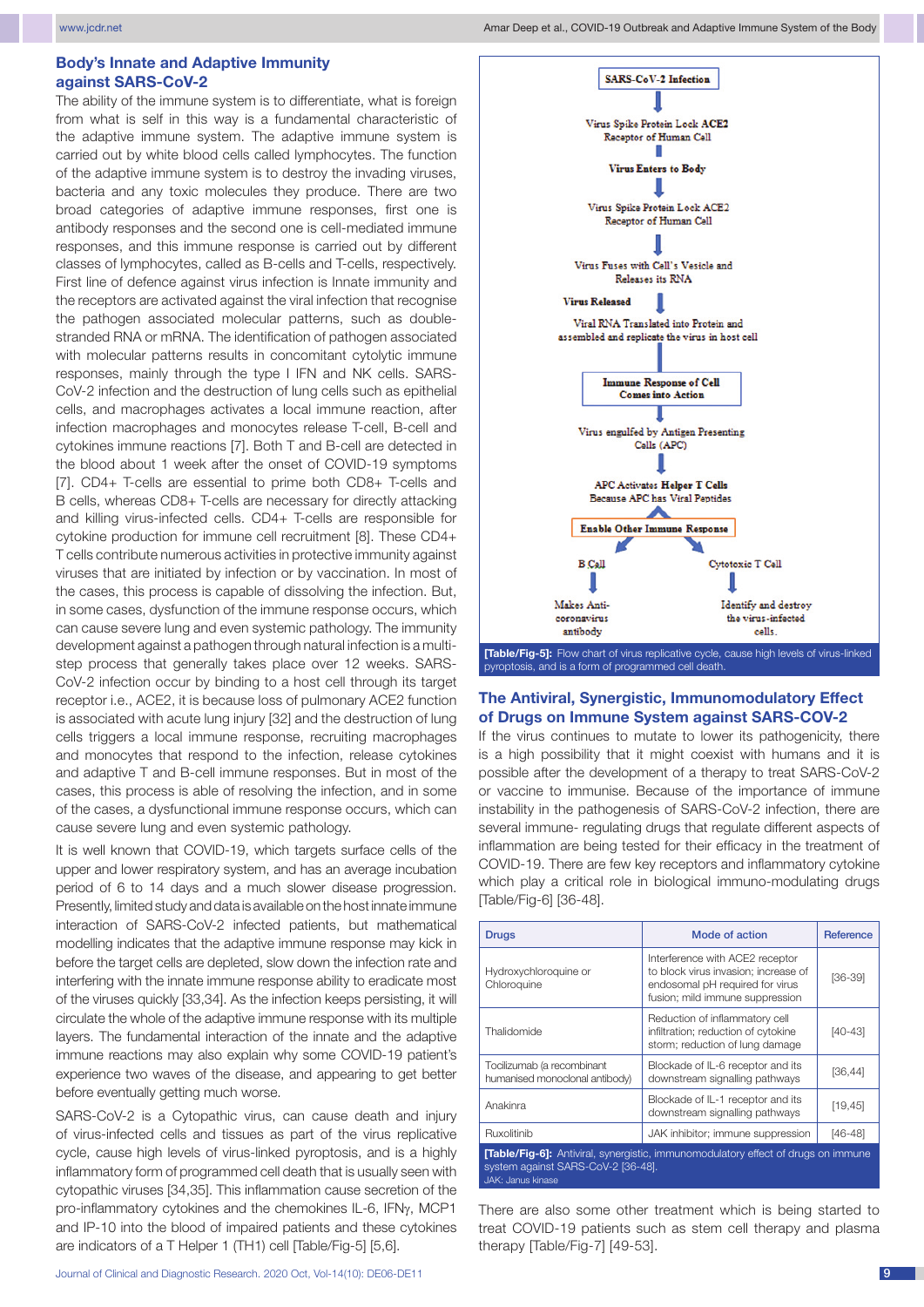| Therapy                                                                              | Mode of action                                               |  |
|--------------------------------------------------------------------------------------|--------------------------------------------------------------|--|
| Stem cell therapy                                                                    | Suppression of inflammation; proviral silencing              |  |
| Convalescent plasma                                                                  | Promotion of virus elimination via virus-specific antibodies |  |
| <b>Table/Fig-7]:</b> Therapies and their mode of actions to treat COVID-19 patients. |                                                              |  |

To recover the patient from COVID-19, Anti-viral immunity is mandatory. There are pros and cons of using medications on COVID-19 patients. They should be carefully considered as immune cell subsets and the evaluation of cytokine profiles has crucial significance for selecting appropriate treatment. For example tocilizumab could be considered in patients with high concentrations of serum IL-6. Also, the timing of treatment is very essential to repress the side-effects of immunosuppressants; but unfortunately, there is not yet any crucial evidence with regard to the suitable timing of administration of these agents. Therefore, studies are required to overcome this problem.

#### **Drug under Clinical Trial against COVID-19**

In the National Health Commission (NHC) guidelines, some drugs such as arbidol and chloroquine phosphate is a potent treatment options for COVID-19 patients and was shown to inhibit multiple enveloped viruses by inhibiting their entry/fusion of viral membranes with cellular membranes [54,55]. Chloroquine which is a traditional antimalarial drug, effective against SARS-CoV-2 infection invitro [56] and also several clinical trials are in progress for the efficacy and safety of chloroquine phosphate against COVID-19 [57].

Several antiviral drugs have been under clinical trial against viral proteases, polymerases, MTases, and entry proteins are given below in [Table/Fig-8].

| Drug under clinical trial                                                 | <b>Registration number</b>                                  |  |
|---------------------------------------------------------------------------|-------------------------------------------------------------|--|
| Remdesivir                                                                | NCT04252664 and NCT04257656                                 |  |
| Favipiravir                                                               | ChiCTR2000029544 and ChiCTR2000029600                       |  |
| ASC <sub>09</sub>                                                         | ChiCTR2000029603                                            |  |
| Lopinavir/Ritonavir                                                       | ChiCTR2000029387, ChiCTR2000029468, and<br>ChiCTR2000029539 |  |
| <b>[Table/Fig-8]:</b> Antiviral drugs under clinical trial against virus. |                                                             |  |

Remdesivir is a monophosphoramidate prodrug of an adenosine analog, and is an active form that can integrate into incipient viral RNA by the activity of RNA-dependent RNA polymerases, which then causes RNA synthesis arrest and thus virus replication is blocked.

Some clinical trial is summarised as shown below in [Table/Fig-9]. In addition, many more drug trial is ongoing.

| <b>Study title</b>                                                                                                              | <b>Interventions</b>                                                             | <b>Study</b><br>location | <b>Status</b>              |  |
|---------------------------------------------------------------------------------------------------------------------------------|----------------------------------------------------------------------------------|--------------------------|----------------------------|--|
| Duvelisib to Combat<br>COVID-19                                                                                                 | Drug: Duvelisib                                                                  | United states            | <b>New</b>                 |  |
| Inhaled Nitric Oxide for<br>Preventing Progression in<br>COVID-19                                                               | Drug: Nitric Oxide                                                               | <b>United states</b>     | Recruiting<br>(New)        |  |
| COVID-19 Convalescent<br>Plasma (CCP) Transfusion                                                                               | Biological: COVID<br>Convalescent Plasma                                         | <b>United states</b>     | Recruiting<br>(New)        |  |
| VA Remote and Equitable<br>Access to COVID-19<br>Healthcare Delivery (VA-<br><b>REACH TRIAL)</b>                                | Drug:<br>Hydroxychloroquine<br>Drug: Azithromycin<br>Drug: Placebo oral tablet   | <b>United states</b>     | Active, not<br>recruiting. |  |
| Baricitinib, Placebo and<br>Antiviral Therapy for the<br><b>Treatment of Patients with</b><br>Moderate and Severe<br>COVID-19   | Drug: Baricitinib<br>Drug: Hydroxychloroquine<br>Drug: Placebo<br>administration | United states            | Recruiting                 |  |
| Safety and Immunogenicity<br>Study of 2019-nCoV<br>Vaccine (mRNA-1273) for<br>Prophylaxis of SARS-CoV-2<br>Infection (COVID-19) | Biological: mRNA-1273                                                            | <b>United states</b>     | Recruiting                 |  |
| [Table/Fig-9]: Several other drugs under trial.                                                                                 |                                                                                  |                          |                            |  |

ta is taken from US National Library of Medicine (https://www.nlm.nih.gov/

# **CONCLUSION(S)**

We still need to understand what, and how the virus have changed and effect the humans. Critical question is whether the sequencing will help to address this situation including an understanding of how effective the treatment strategies and interventions are, whether we are missing transmission chains, how locations of virus are connected to the transmission, and what are the factors that contribute to its spread. We are in the emerging stage of understanding that how the immunity mediates between both viral control and host toxicity during severe COVID-19. The knowledge gained from years of fundamental work in viral immunology will be needed for the test and treatment options that recruit both innate and adaptive immune systems for the prevention and treatment of COVID-19 and other future viral pandemics. An early identification of patients infected with SARS-CoV-2 is very important and beneficial to reduce the mortality in patients with severe symptoms associated with COVID-19. There is a need to expand the testing facilities for COVID-19, which will play an important role to find new and suspected cases as quickly as possible. Only then, we can isolate patients and break down the transmission.

#### **REFERENCES**

- [1] [Internet]. Who.int. 2020 [cited 20 June 2020]. Available from: https://www.who. int/docs/default-source/coronaviruse/who-china-joint-mission-on-covid-19 final-report.pdf.
- [2] Su S, Wong G, Shi W, Liu J, Lai A, Zhou J, et al. Epidemiology, genetic recombination, and pathogenesis of coronaviruses. Trends in Microbiology. 2016;24(6):490-502.
- [3] Cavanagh D. Coronavirus avian infectious bronchitis virus. Veterinary Research. 2007;38(2):281-97.
- [4] Ismail M, Tang Y, Saif Y. Pathogenicity of Turkey coronavirus in turkeys and chickens. Avian Diseases. 2003;47(3):515-22.
- [5] Groneberg D, Hilgenfeld R, Zabel P. Molecular mechanisms of Severe Acute Respiratory Syndrome (SARS). Respiratory Research. 2005;6(1).
- [6] Peiris JSM, Lui ST, Poon LLM, Guan Y, Yam LYC, Lim W, et al. Coronavirus as a possible cause of severe acute respiratory syndrome. The Journal of Tepecik Education and Research Hospital. 2003;13(1):55-56.
- [7] Drosten C, Günther S, Preiser W, van der Werf S, Brodt H, Becker S, et al. Identification of a novel coronavirus in patients with severe acute respiratory syndrome. New England Journal of Medicine. 2003;348(20):1967-76.
- [8] Ksiazek T, Erdman D, Goldsmith C, Zaki S, Peret T, Emery S, et al. A Novel coronavirus associated with severe acute respiratory syndrome. New England Journal of Medicine. 2003;348(20):1953-66.
- [9] Reilley B, Van Herp M, Sermand D, Dentico N. SARS and Carlo Urbani. New England Journal of Medicine. 2003;348(20):1951-52.
- [10] Zaki A, van Boheemen S, Bestebroer T, Osterhaus A, Fouchier R. Isolation of a novel coronavirus from a man with pneumonia in Saudi Arabia. New England Journal of Medicine. 2012;367(19):1814-20.
- [11] MoHFW | Home [Internet]. Mohfw.gov.in. 2020 [cited 20 June 2020]. Available from: https://www.mohfw.gov.in/.
- [12] COVID19 India Tracker Web App [Internet]. COVID19 India tracker. 2020 [cited 20 June 2020]. Available from: https://www.coronatracker.in/.
- [13] Chen N, Zhou M, Dong X, Qu J, Gong F, Han Y, et al. Epidemiological and clinical characteristics of 99 cases of 2019 novel coronavirus pneumonia in Wuhan, China: A descriptive study. The Lancet. 2020;395(10223):507-13.
- [14] Wang D, Hu B, Hu C, Zhu F, Liu X, Zhang J, et al. Clinical characteristics of 138 hospitalised patients with 2019 novel coronavirus-infected pneumonia in Wuhan, China. JAMA. 2020;323(11):1061.
- [15] The novel coronavirus outbreak: What we know and what we don't. Cell. 2020;180(6):1034-36.
- [16] Li Q, Guan X, Wu P, Wang X, Zhou L, Tong Y, et al. Early transmission dynamics in Wuhan, China, of novel coronavirus-infected pneumonia. New England Journal of Medicine. 2020;382(13):1199-207.
- [17] Park W, Kwon N, Choi S, Kang C, Choe P, Kim J, et al. Virus isolation from the first patient with SARS-CoV-2 in Korea. Journal of Korean Medical Science. 2020;35(7).
- [18] Zhang H, Zhou P, Wei Y, Yue H, Wang Y, Hu M, et al. Histopathologic changes and SARS-CoV-2 immunostaining in the lung of a patient with COVID-19. Annals of Internal Medicine. 2020;172(9):629-32.
- [19] Huang C, Wang Y, Li X, Ren L, Zhao J, Hu Y, et al. Clinical features of patients infected with 2019 novel coronavirus in Wuhan, China. The Lancet. 2020;395(10223):497-506.
- [20] Zhang B, Zhou X, Qiu Y, Feng F, Feng J, Jia Y, et al. Clinical characteristics of 82 death cases with COVID-19. Preprint at med. Rxiv. 2020.
- [21] Special expert group for control of the epidemic of novel coronavirus pneumonia of the Chinese preventive medicine association. An update on the epidemiological characteristics of novel coronavirus pneumonia (COVID-19). Chin J Epidemiol. 2020;41(2):139-44.
- [22] Guan W, Ni Z, Hu Y, Liang W, Ou C, He J, et al. Clinical characteristics of coronavirus disease 2019 in China. New England Journal of Medicine. 2020;382(18):1708-20.